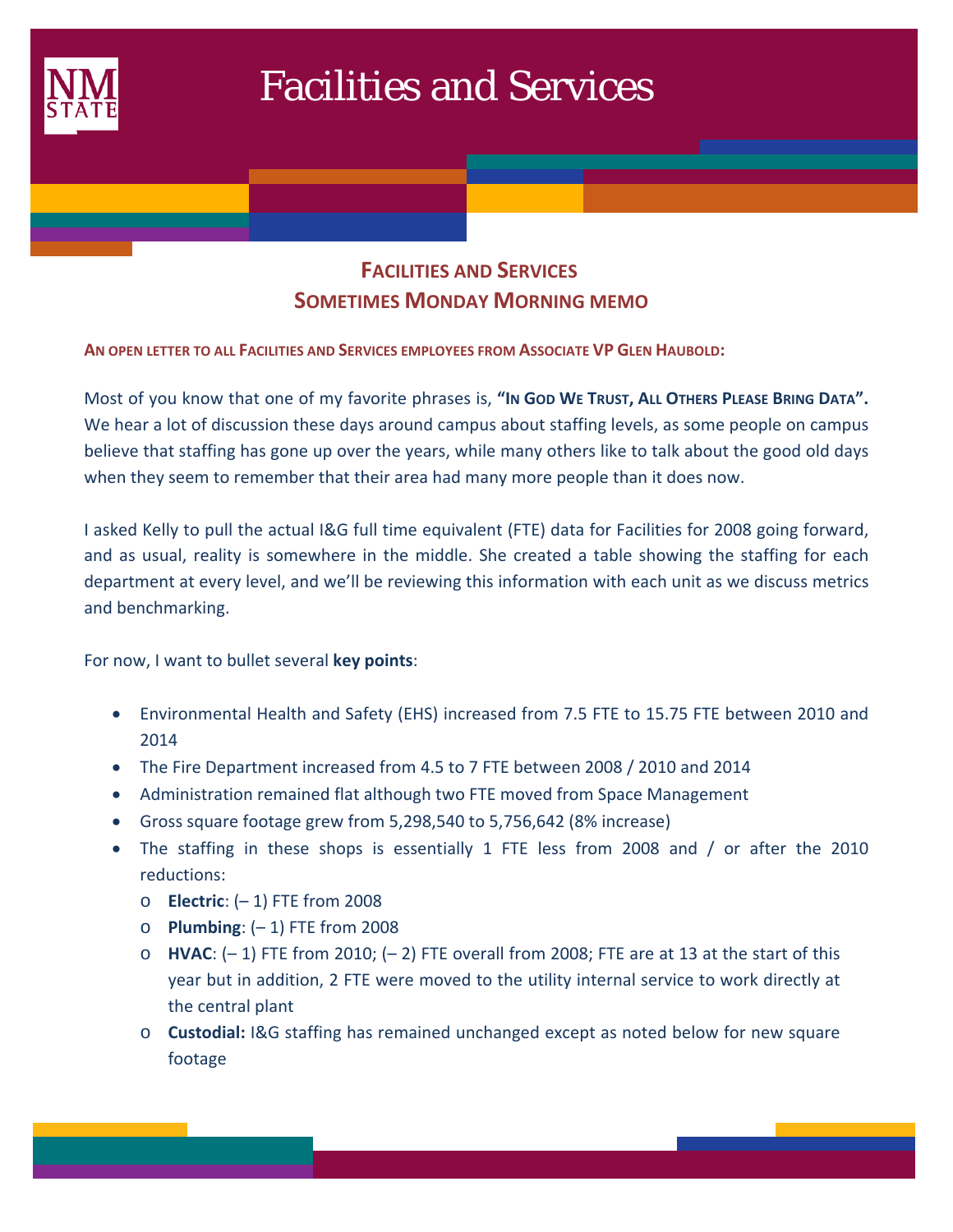The increases in Instructional and General (I&G) FTE at EHS and at the Fire Department were made to try to keep up with the increase in regulatory requirements and to improve the response capability of the Fire Department during the day. With the exception of a request for 2 new custodians and 2 facilities technicians to correspond to the additional work brought about by the Native American Indian Center and the Center for the Arts, Facilities and Services has held **"NO NET NEW POSITIONS"** since 2010.

In that request, incidentally, one additional custodian and one facilities technician were approved by the University Budget Committee and the other custodian and facilities technician were funded through existing operating funds. The remaining moves were made without any additional funding or increase in total FTE.

As a last note, Facilities and Services benchmarks the facility operational staffing levels through APPA, our professional association, and uses the 3<sup>rd</sup> party firm of Sightlines to validate our comparisons and adjust for institutional differences.

In summary, resources were re-allocated to meet regulatory and safety needs; administration has had no growth; and our staffing to maintain core customer services has remained essentially unchanged.

That Facilities and Services is able to provide high quality service is a direct reflection of your hard work.

FS has been a campus leader in adapting staffing to changing business needs, and we appreciate all of your help and hard work as we strive to keep FS competitive and operating as a business!

## **Glen**

**OUR MISSION IS TO EFFICIENTLY PROVIDE A SAFE, WELL MAINTAINED, AND ENVIRONMENTALLY SUSTAINABLE UNIVERSITY COMMUNITY**

**….AND IT TAKES EVERY ONE OF YOU.**

#### **NMSU IS ALL ABOUT DISCOVERY!**



APRIL 2014 P AGE | **2**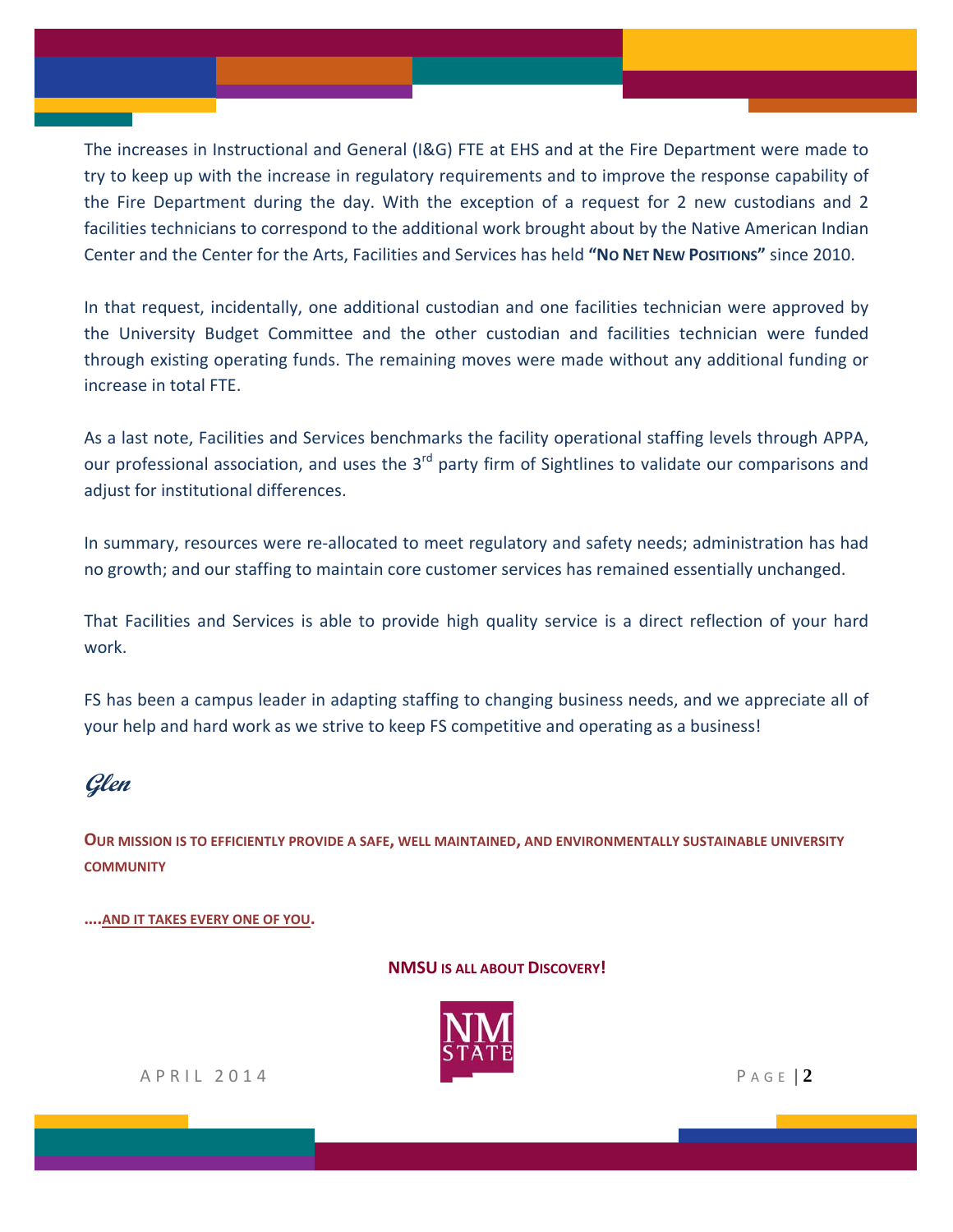## **FACILITIES AND SERVICES FEBRUARY 2014 NEWSLETTER**

**PERSONNEL OUR MOST IMPORTANT RESOURCE**

#### **WELCOME TO:**

**…LEO LUCERO**, Project Manager; **ROBERT HERRERA**, Asst. Project Manager; **ALEJANDRO FLORES**, Project Manager; **MICHAEL ORTEGA**, Painter; **MARIA ELENA FLORES**, **ABIGAIL FAVELA**, and **JUAN SANTILLAN**, Custodial Workers; **RAMIRO CARRILLO**, Groundskeeper; **JOSE ULLOA**, **ALFREDO LAZARIN**, **MICHEL ORTEGA**, **HENRY GARCIA**, **RUDY BACA**, and **RICHARD CORDERO**, Laborer/Grounds; and **ARTURO GUZMAN III**, Student/Fire Services.

> *WORK AT NMSU WITH PRIDE; AGGIE PRIDE PERFORM AT THE BEST LEVEL THAT YOU POSSIBLY CAN FOCUS ON THE ENTERPRISE: STUDENTS, FACULTY, AND STAFF*

*-* NMSU PRESIDENT GARREY CARRUTHERS, PH.D.



#### **AND BEST WISHES TO:**

**…JOSE SANCHEZ**, Plumber; **IGNACIO CEBALLOS**, Custodial Worker; and **AARON EVANS**, Facilities Tech.

#### **NEW DEVELOPMENTS IN PROJECT DEVELOPMENT (PDE)**

**LEO LUCERO**, Project Manager joined PD&E on 3/17/2014. Leo has 13 years of project management experience for the design and construction of vertical structures and site development. Leo is a registered Architect in Arizona and comes to FS most recently from Booz Allen Hamilton in Virginia.

**ALEJANDRO FLORES**, Project Manager joined PD&E on 4/1/2014. Alejandro has 7 years of project management experience in Higher Education facilities. Alejandro holds a Masters in Industrial Engineering from Ohio State University where he was also a project manager. Alejandro comes to FS most recently from Auburn University in Alabama.



APRIL 2014 PAGE | **3**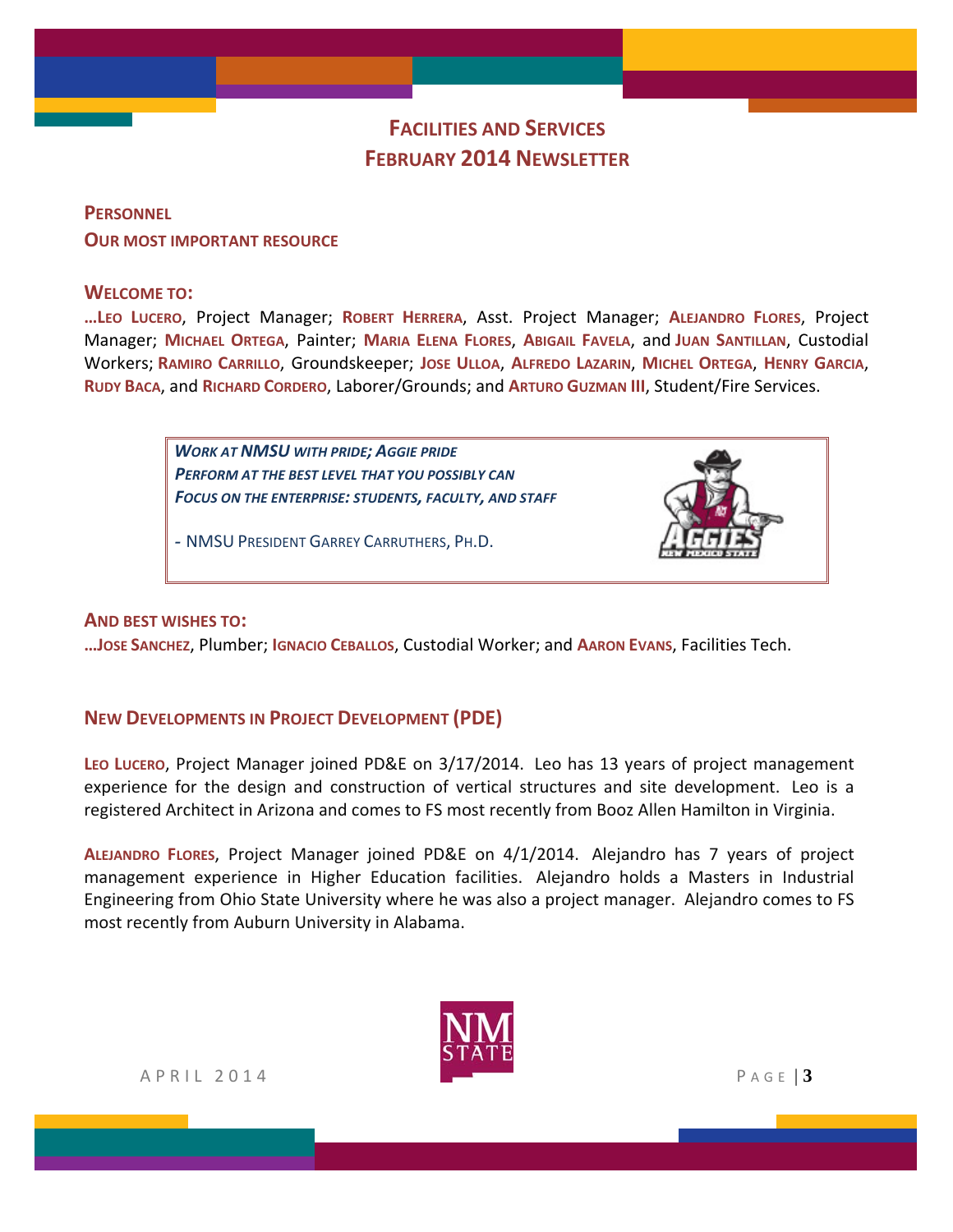**ROBERT HERRERA**, Assistant Project Manager joined PD&E on 3/17/2014. Robert has 14 years of general construction, utility, and maintenance experience in municipalities. Robert holds a Masters of Business Administration from NMSU. Robert comes to FS most recently from the State of NM Income Support Division and as the owner/operator of his construction company.



**OUR VALUES**

- **A SAFE ENVIRONMENT**
- **PROFESSIONAL ORGANIZATION**
- **INTEGRITY AND ACCOUNTABILITY**
- **COPEN AND RESPECTFUL COMMUNICATION**
- **FEAMWORK AND PARTNERSHIP**



We dropped the "Office of..." from our name in 2011, because Facilities and Services is a large unit with approximately 325 employees in Environmental Health and Safety, Fire Department and Emergency Services, Facility Operations, Business Administration, Project Development and Engineering, the Office of Sustainability, and the Office of the University Architect, Campus Planning, and Space Management.

#### **NEW PROCEDURE**

OPS‐019 Property Disposal Procedure

Facilities and Services had added a procedure for insuring consistent disposal of surplus property and to demonstrate our stewardship of surplus material. Please take note of OPS 019, especially with the end of the school year upon us:

**HTTP://HR.NMSU.EDU/OFS/WP‐CONTENT/UPLOADS/SITES/57/2013/09/PROCEDUREMANUAL.PDF**



APRIL 2014 PAGE | **4**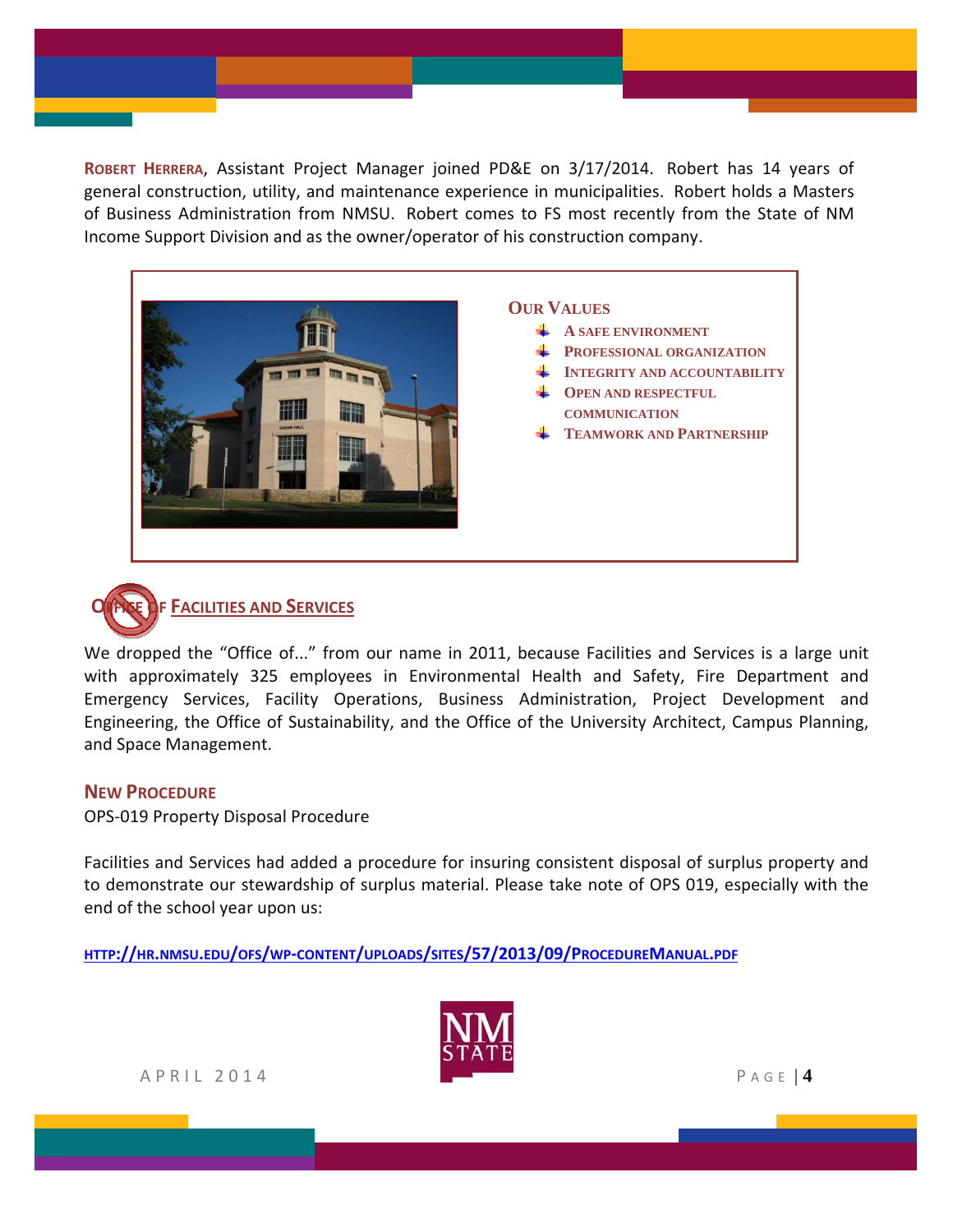#### **ENVIRONMENTAL HEALTH AND SAFETY (EHS)**

EHS recently disposed of (9) reactive lithium compounds through a special contract with Advanced Chemical Transport (see attached picture). Our main hazardous waste disposal company Clean Harbors would not transport these chemicals for disposal with our standard quarterly shipment because they deemed them too reactive and have had prior incidents in managing lithium compounds. The lithium compounds disposed are in the same class of reactive compounds



that resulted in the death of a student in a UCLA lab four years ago. The cost to dispose of the relatively small amount of lithium compounds was \$2,000. EH&S highly recommends NMSU labs only order reactive lithium compounds when truly needed, in the smallest quantities necessary, and dispose of any excess as soon as possible.



#### **IMPROVED ISO RATING FOR NMSU FIRE DEPARTMENT**



**The NMSU Fire Department** received notification from the Insurance Services Office (ISO) on the results of our Public Protection Classification (PPC) survey, which was completed in 2013. The results from this report are generally regarded as the report card for a Fire Department. As part of the report, ISO grades the



APRIL 2014 PAGE | **5**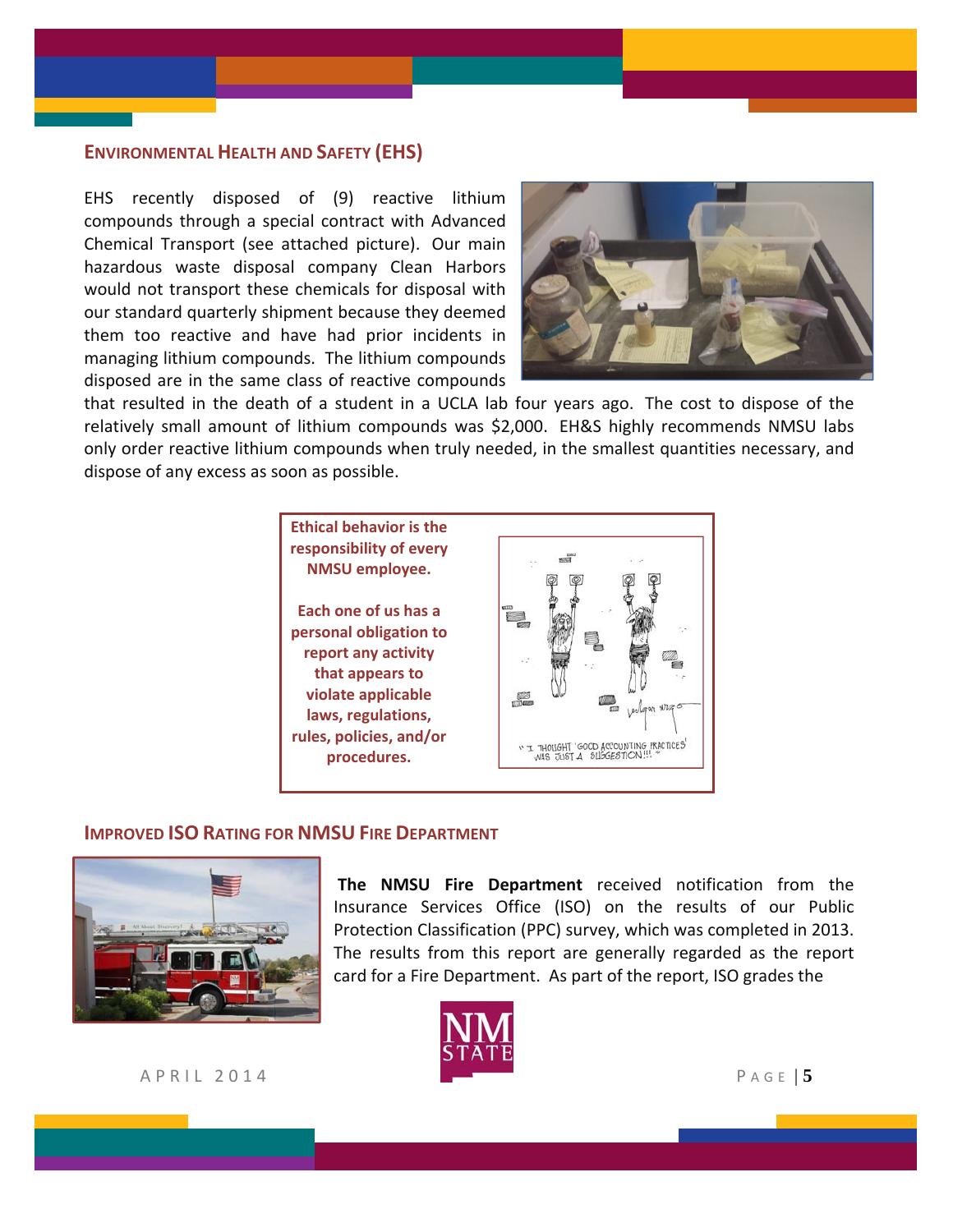Fire Department, Emergency Reporting (Dispatch), and our water supply. **Our new rating is a 3/3X!** Our previous rating was a 5/9. The "X" denotes a new revised classification that takes in account the differentiation in fire loss experience on the fire suppression capabilities of each community. The new classification will improve the predictive value for insurers while benefiting both commercial and residential property owners. The PPC plays an important role in the underwriting process at insurance companies. In fact, most U.S. insurers use the PPC information as part of their decision making when deciding what business to write, coverage to offer or price to charge for personal or commercial property insurance. Ratings are based on 1‐10 scale. A lower numerical rating, equates to a better score and possibly a lower rate on insurance cost.

This is **GREAT news for the NMSU community!** Our new rating rewards our efforts in risk reduction and continued efforts in making our community safer for students, faculty, staff and visitors.

#### **RECYCLEMANIA**



The RecycleMania tournament is an 8‐week national tournament for colleges in the US. Aggie Recycling did a fantastic job picking up more recycling and less waste during the eight week competition. Omar Moreno and his crew deserve extra thanks for their efforts. There were three events on campus to encourage more recycling. Tabling Feb.  $19<sup>th</sup>$  at Corbett Center, NMSU DanceSport line dance/flash mob on 2/26 (picture attached) where students made their box costumes out of reused boxes and art materials. The final events were a March  $11<sup>th</sup>$  evening gathering of students at the Environmental Education Center

to make musical instruments out of found materials on campus. March  $12<sup>th</sup>$  Pistol Pete, four NMSU firefighters, six students, and two photographers made the "March of the RecycleManiacs" up the International Mall bringing musical attention to the importance of waste reduction on campus (photos attached). You can see the march on YouTube created by Emily Kelley at University Communications here: https://www.youtube.com/watch?v=170Msqzqn‐o&feature=youtu.be

NMSU placed  $4<sup>th</sup>$  in the RecycleMania tournament this year with a diversion rate of 74.21%.

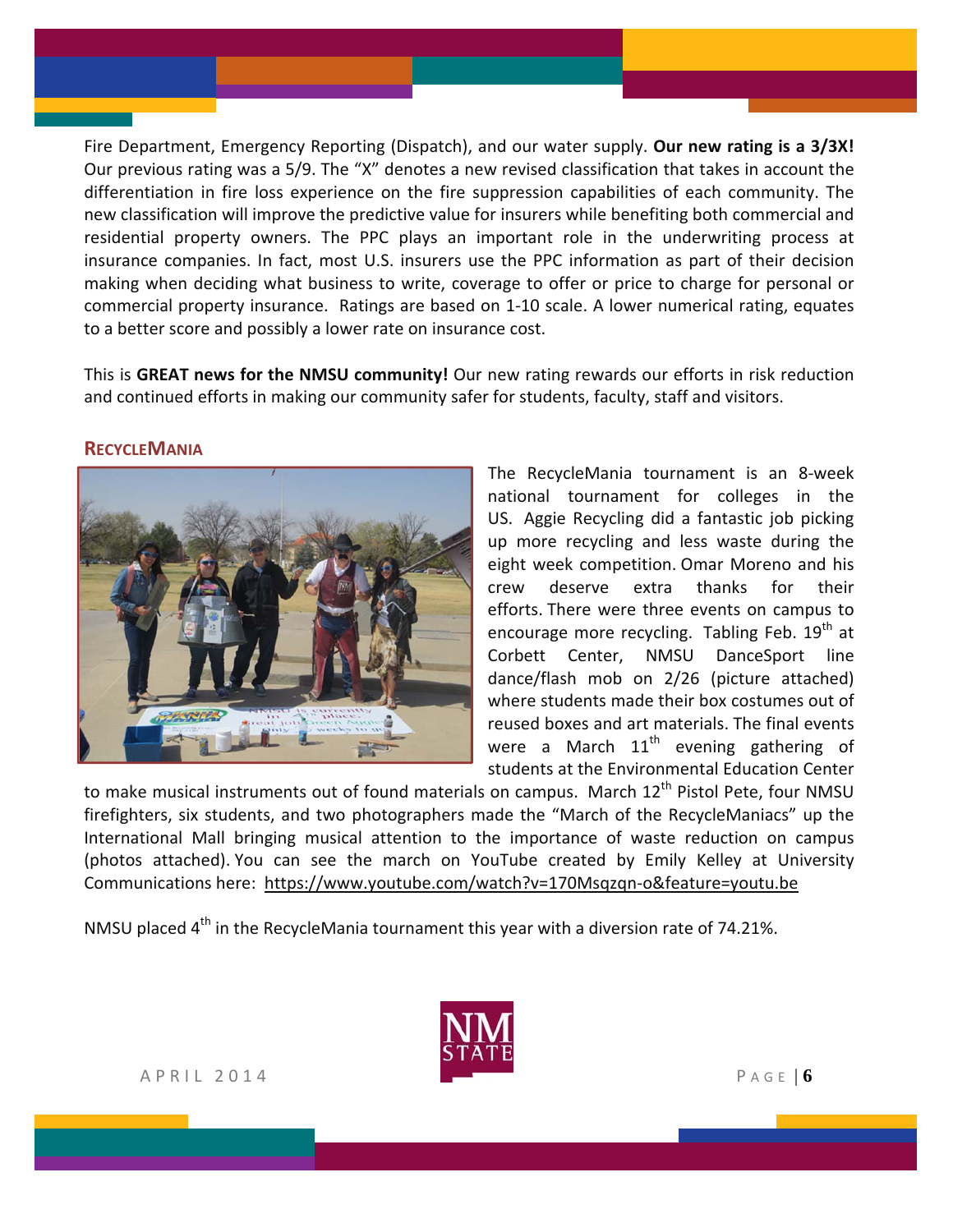### **SAVE THE DATE – 2014 ANNUAL EMPLOYEE PICNIC**

Esther, Priscilla, and the rest of the committee are hard at work on the Annual Picnic. Hold the date for Friday, June 20, 2014 from 10:30am ‐ 1:30pm in Preciado Park.



#### **TURBINE CONTROLS UPGRADE**

Facilities and Services working in support of SOLAR Turbines has completed a Controls Upgrade to the campus Co‐Generation Turbine. The work was performed during the time frame of March 24 to April 19, 2014. This involved a complete change out of every wire connected to the turbine as well

as the installation of a new computer brain and several devices. This work improves the safety, reliability, and efficiency of the Turbine.



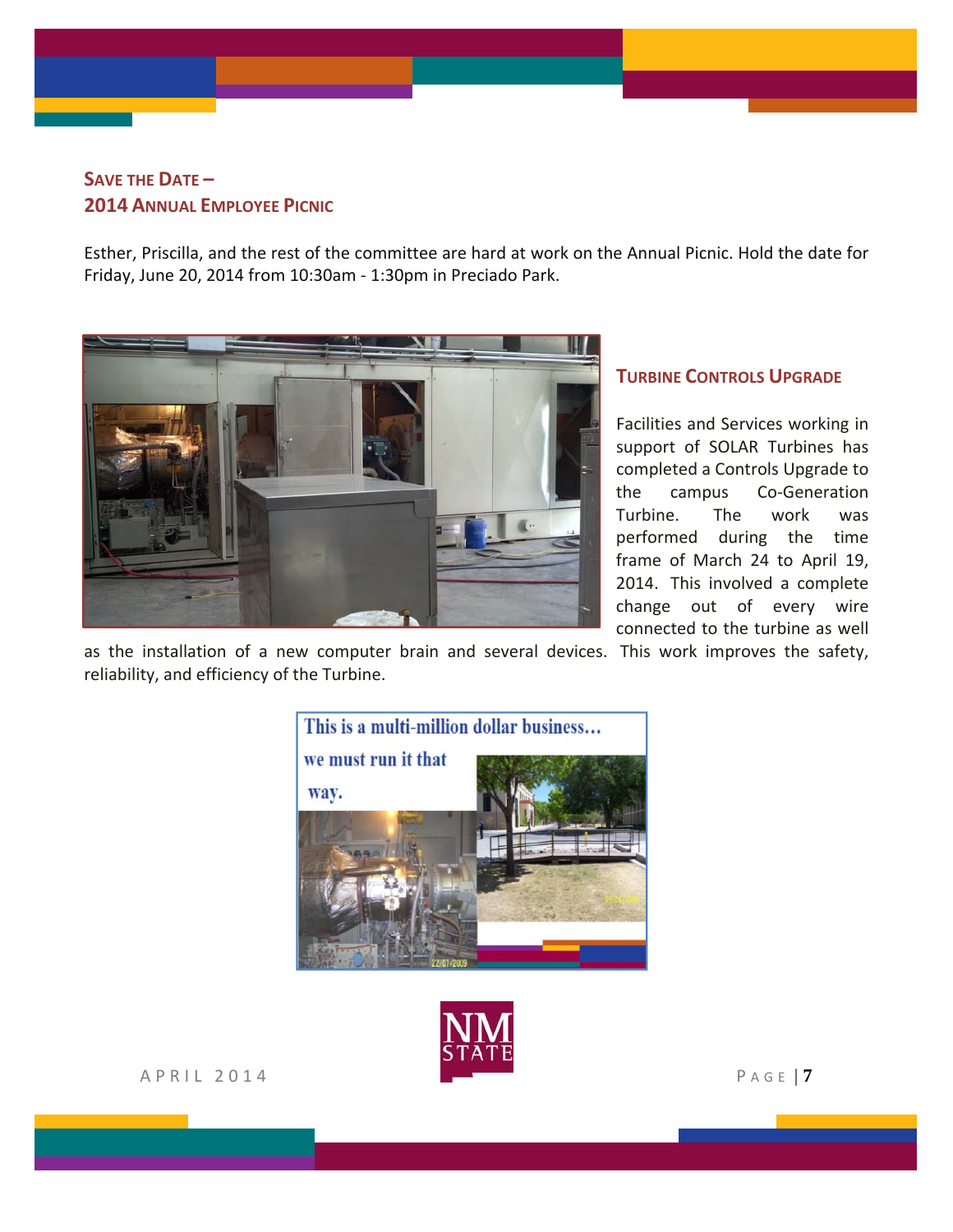#### **SAFETY COMES FIRST..AND THAT'S NO BULL**

FS Environmental Health & Safety (EH&S) conducted an onsite inspection at Taos for the Room Rodeo Kick‐off. EH&S checked the electric cords, cushion surrounding the activity, liability waiver, insurance certificate, and someone had to test the mechanical bull for safe operations. Assistant EH&S Director, David Shearer, stayed on the bull for a short time, had fun and landed safely. This modernized Aggie tradition includes an activity review and inspection. There are approximately 90 safety reviews each year of Campus Activities that involve various types of events.



#### **ARBOR DAY AND THE FOOTBALL TEAM!**



Facilites and Services celebrated Arbor Day on March 20, 2014 by planting 33 trees on the east side of Aggie Memorial Stadium. We want to thank Coach Martin and the football team for helping the crew plant the trees.

#### **CONGRATULATIONS TO..(THIS JUST IN)**

Michael Luchau has accepted the position of Electric Shop Supervisor. Mike has worked in the NMSU Electric shop since 2000, and before that worked for Lynco Electric. Luchau has 33 years as a journeyman electrician in New Mexico. Congratulations!

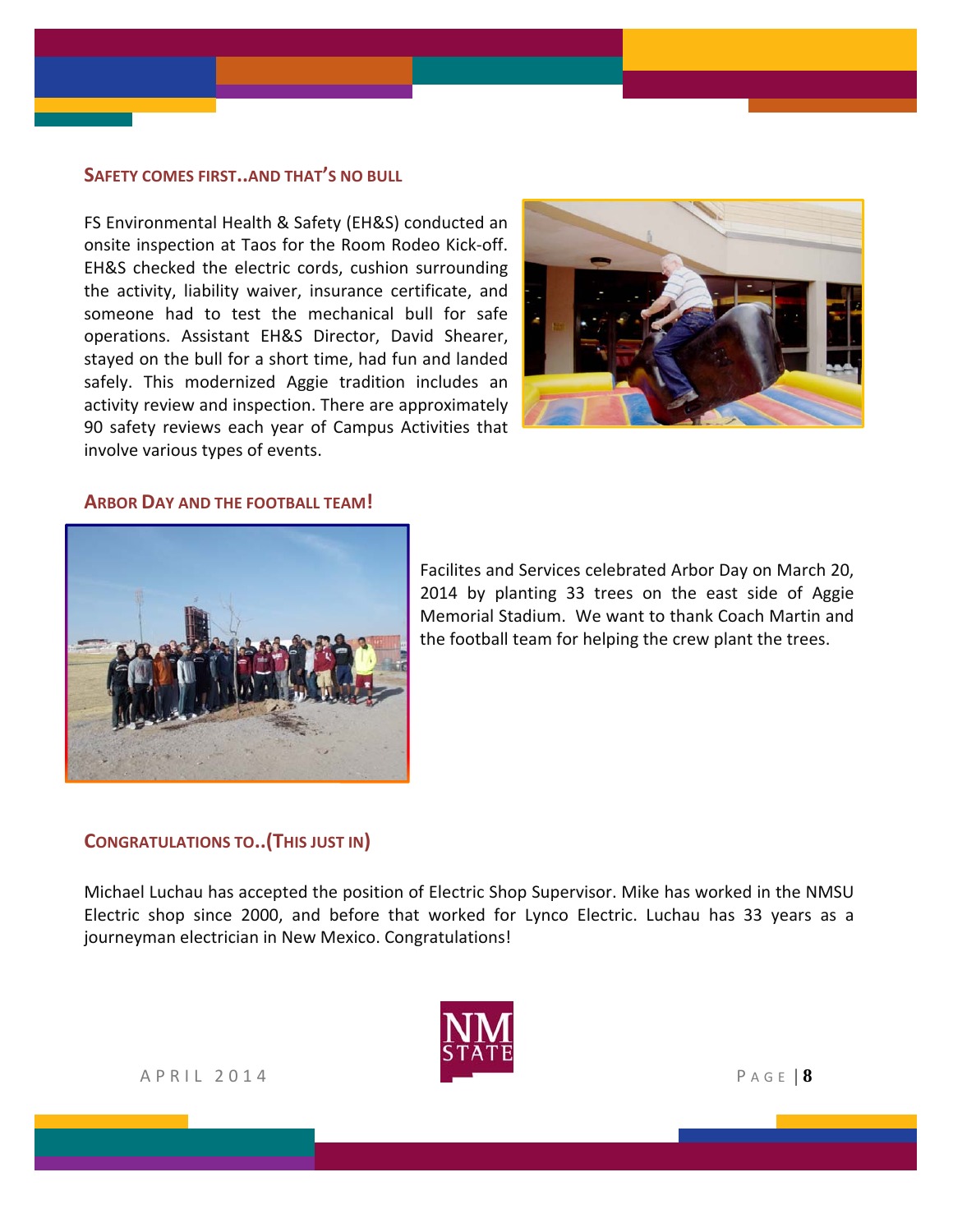#### **2014 BEST BUILDINGS AWARD WINNER**



Love it, hate it, or just simply think it's provocative, we previously noted that NMSU's new Center for the Arts facility received two of the most coveted awards in the building design and construction industry, the US Green Building Council's "LEED Gold" status and the Associated General Contractor's Best Building 2014 award for best "Construction Manager-at-Risk" project – but we wanted to show this picture of Project Development and Engineering's Orasa Vaught and Jon Padilla receiving the award.



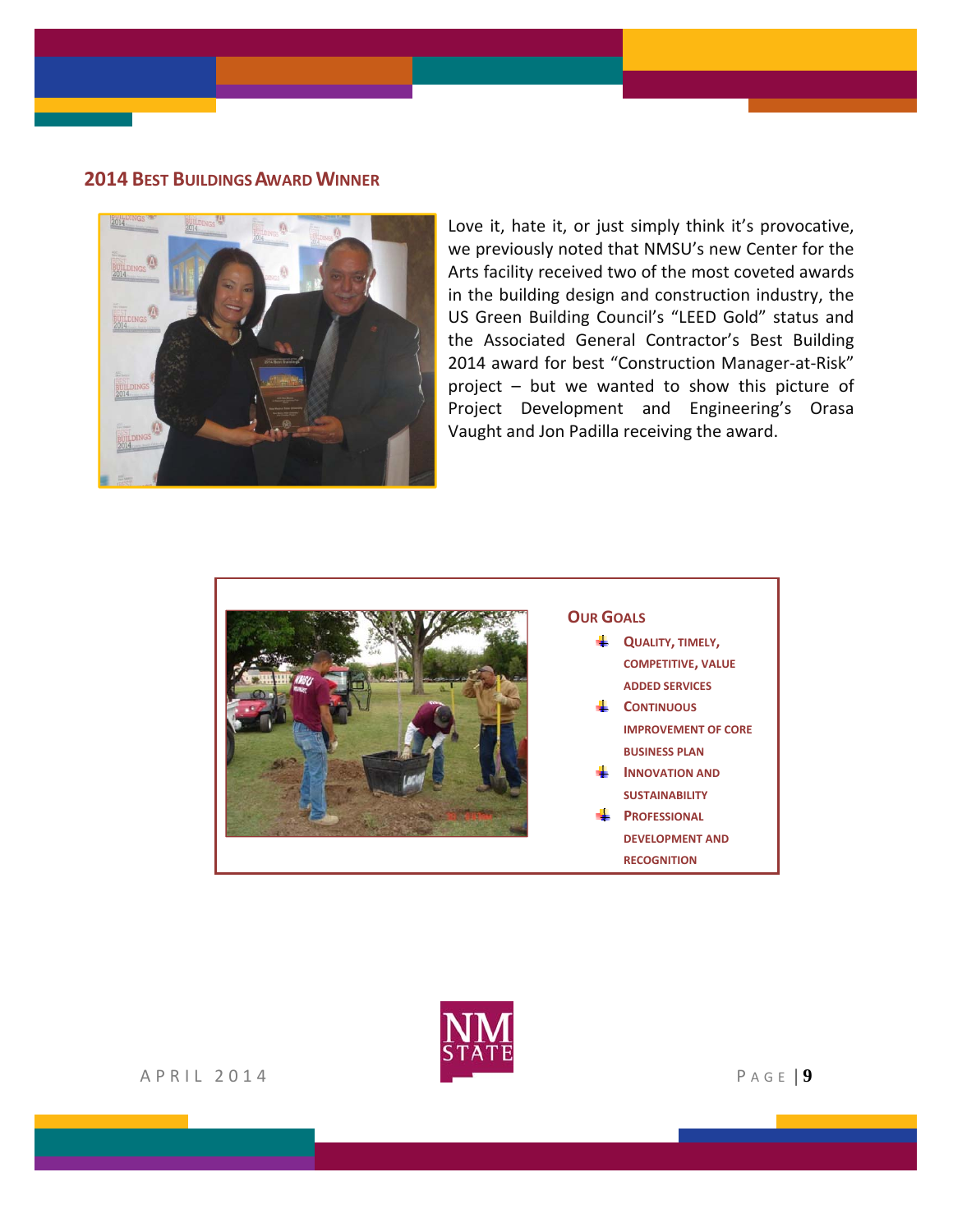#### **AND WE'RE NOT GETTING ANY YOUNGER EITHER**



I thought you might be interested in this graph from our Sightlines report; of our of our campus building square footage, 10% was built before 1951, 58% was constructed prior to 1975, and 78% of the building space was completed prior to 1991 – in other words, over ¾ of our space is at least 23 years old!

#### **NATATORIUM:**



The showers at the Natatorium posed a challenge for the Facilities Maintenance group. There were concerns about the existing tile and grout in terms of cleaning and appearance. A vendor refinished the tile, adding a stylish Aggie Red stripe to accent the new finish. We replaced the shower fixtures, the curtain rods, and the hooks. The custodial department replaced the soap dispensers and refinished the existing tile floors. The natatorium replaced the shower curtains, completing a successful project that will provide the clean look, and improve the ability to maintain the showers.